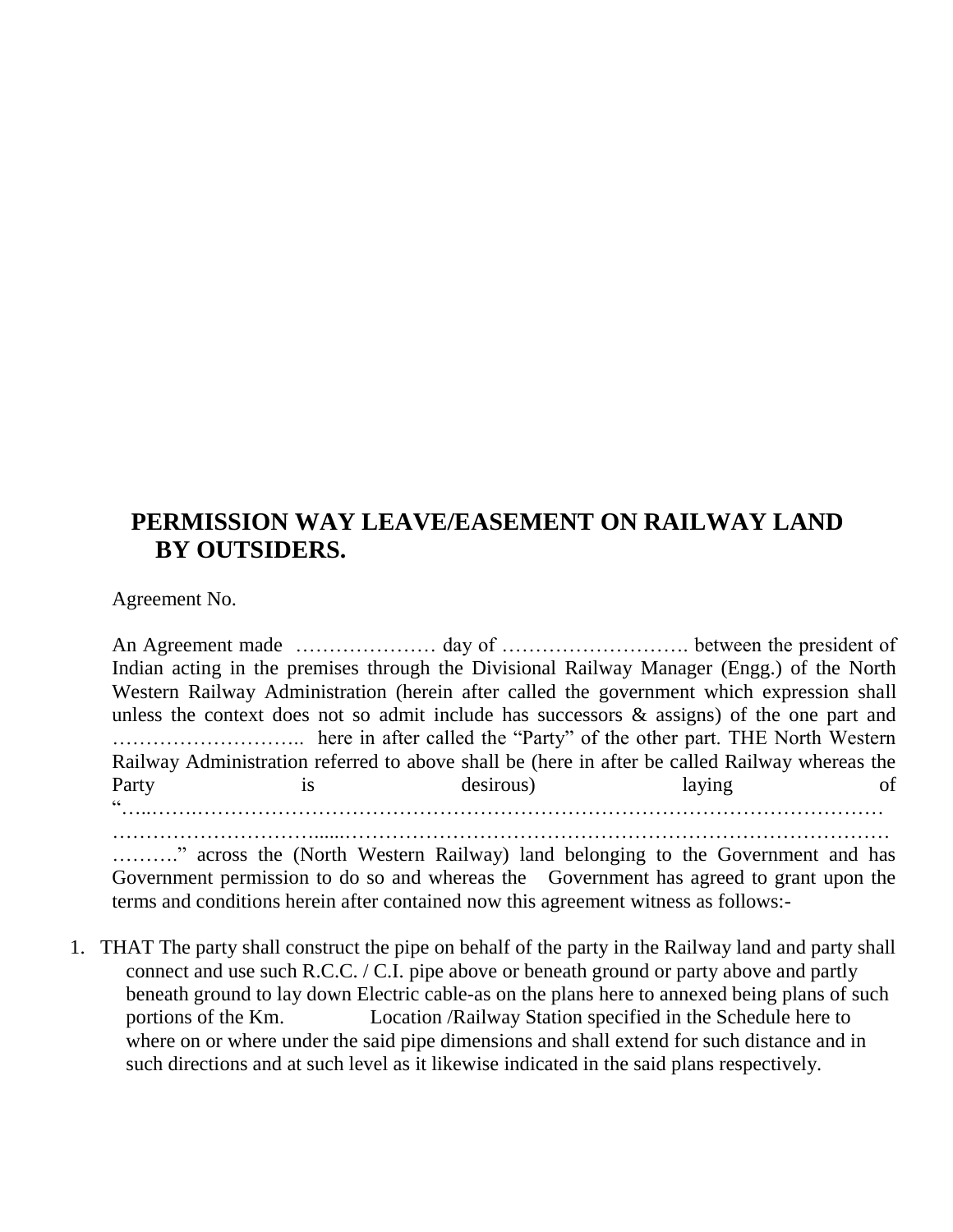- 2. THAT The said cable /pipe shall consist or be made of such material or material as such be prescribed by the Divisional Railway Manager (Engg.) North Western Railway Bikaner Railway's concerning Officer not below the rank of or and Office depute by him and no work shall be commissioned and the permission shall at all times at his expenses comply with carry out, and observe all rule and regulations which are already enforce and which may here in after Divisional Engineer be prescribed from time to time by the Railway and obey all such directions or orders or retraction as may from time to time by given by the said Officer or his Deputy with regard to constructions laying down deviation, shifting, stoppage abandonment, alternations, reparation or removal or otherwise however in relation there to.
- 2(a) It is distinctly understood by the occupier that the government will retain the full legal title, ownership, rights or access, inspection and control over the use and disposal of the land hereby temporarily permission to the occupier, and that the occupier, will have the physical occupation of the land subject to the above mentioned rights of the Government and to the over riding liability or quitting and restoring even that physical occupation at the will and pleasure of the Government.
- 3. THAT The Government only aggress to give temporary occupation of the land and the permission is liable to have this agreement cancelled at any time upon such notice as is mentioned in Clause-9.
- 4. THAT The party shall will during the continuous of this agreement pay to the Railway for use and occupation of the land for ……………………. year occupation fee …………………. This occupation fee is payable in advance and in such manner as directed by the North Western Railway.
- 5. THAT before entering into possession of the said land the party shall deposit with the North Western Railway as security for the payment of any moneys which may at any time become owning by the Party to the Government for occupation money or otherwise however and also as security for the performance of the Party's co convenient in other respects a sum of Rs. …………………..Which sum shall remain so deposited until the expiration of the period referred to clauses 9 but shall not carry interest in the favorer of Party and the Government shall be entitled to retain the said deposit intact until the expiration of the said period and shall not be found but shall never the less have option to apply the same or any party there of in payment or discharge of and money owning from the and shall be at full liable to pursue and enforce any other remedies available for the recovery of any such money PROVIDED ALWAYS that if the Government shall ever elect to recoup itself out of the said deposit and the amount of deposit shall in consequence fall short of Rs. ……………………… the party shall forth with make father deposit to make good the deficiency.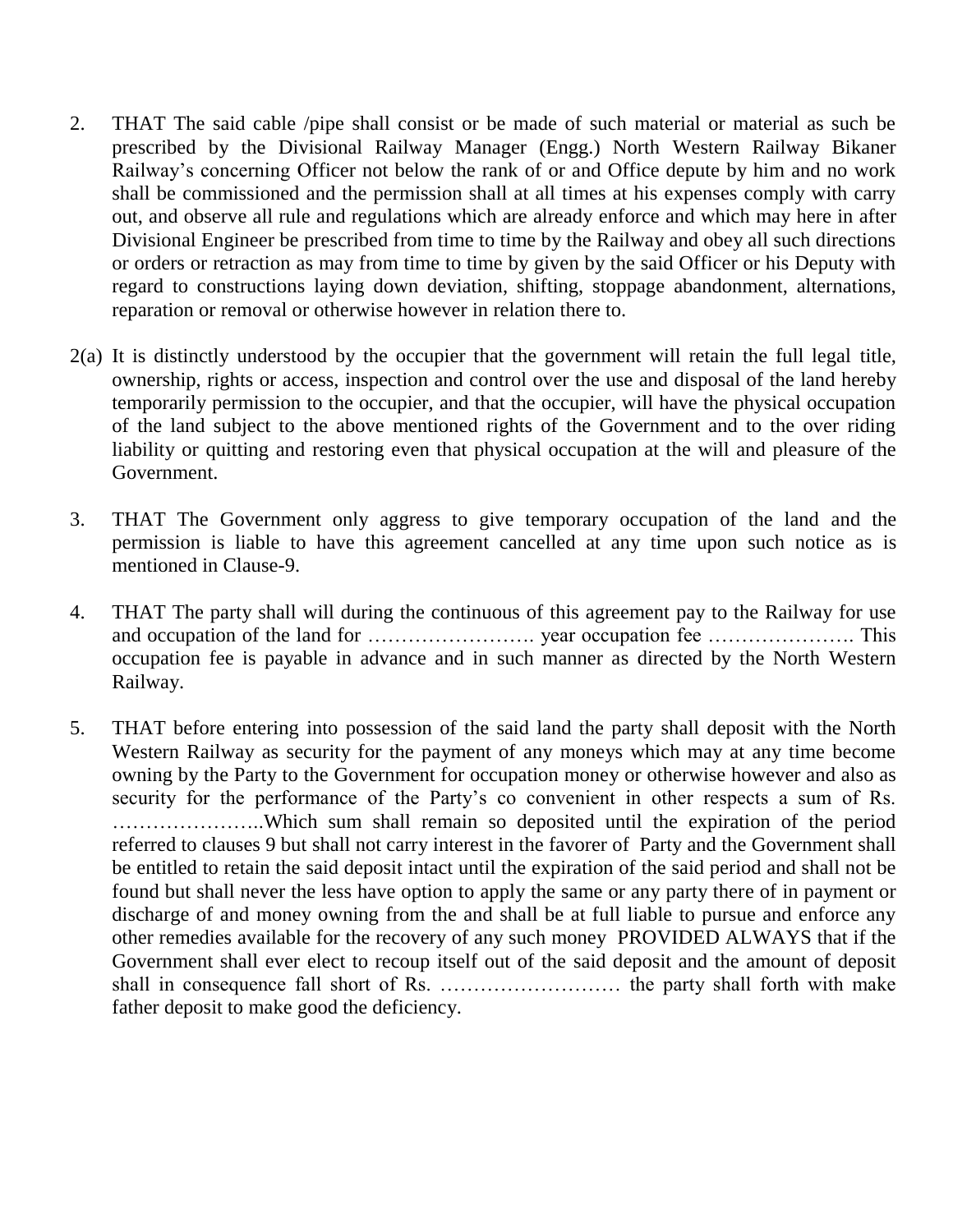- 6. THAT if time the cable/pipe owning to deterioration, correction or other cause becomes in the opinion of North Western Railways Station of other concerning Officer not below the rank of a Divisional Engineer a maintenance to the safety of the North Western Railway, the party shall take action steps to remedy such dangerous defects to the satisfaction of such Officer and should the party fail to take such action within a reasonable time, the said Officer shall have the right to close/repeat the cable/pipe or take any other steps which he may consider necessary for the protection of the North Western Railway without being held liable for any loss suffered by the party due to such action.
- 7. THAT in the event of the Government desiring to execute new works, Government Railway land necessitation the alteration or shifting of the cable/pipe the party aggress to carry, out these alterations or shifting under the supervision of the said officer of the North Western Railway concerned or his deputy or that he will raise no objection to the work being done by the North Western Railway's said Officer at the cost of the party if in the opining of the North Western Railway such work are required to be done by the North Western Railway. In either event, the party shall have no claim against the Government of the Railway owning to interruption their services.
- 8. THAT the Government shall not be reasonable for any damage caused to the any cause whatsoever.
- 9. THAT the Railway, Administration retains full rights to enter upon, pass through or use the land, at any time without any notice to the party. In the event of the way leave facility being discontinued with, the Railway will not be liable to pay any compensation or reimbursement or any amount to the party, not to provide any alterative arrangement for assess etc. In such cases any installation are liable to the removed/ Shifted by the party at its own cost.
- 9(a) THAT the North Western Railway may determine the **Way Lease Facility** license at any time on one month written notice in that behalf and on receipt and on receipt of such notice the License shall. If so required at his own expense, remove the bridge and make good any damage hereby occasioned to the surface or underground.
- 10. THAT nothing contained here in shall be constructed or interpreted to create any right, title, interest, casement, Prescription grant whatsoever, directly or indirectly in the land hereby permission to the occupation.
- 11. Subject as otherwise provided in this contract all notices to be given on behalf of the President of India and all other action to be taken on his behalf may by given or taken on his behalf by Sr. Divisional Engineer/Co. North Western Railway, Bikaner.
- 12. THAT the occupation fee provided for in the permission agreement shall be liable to be enhanced by the Railway Administration from time to time at their sole and absolute discretion